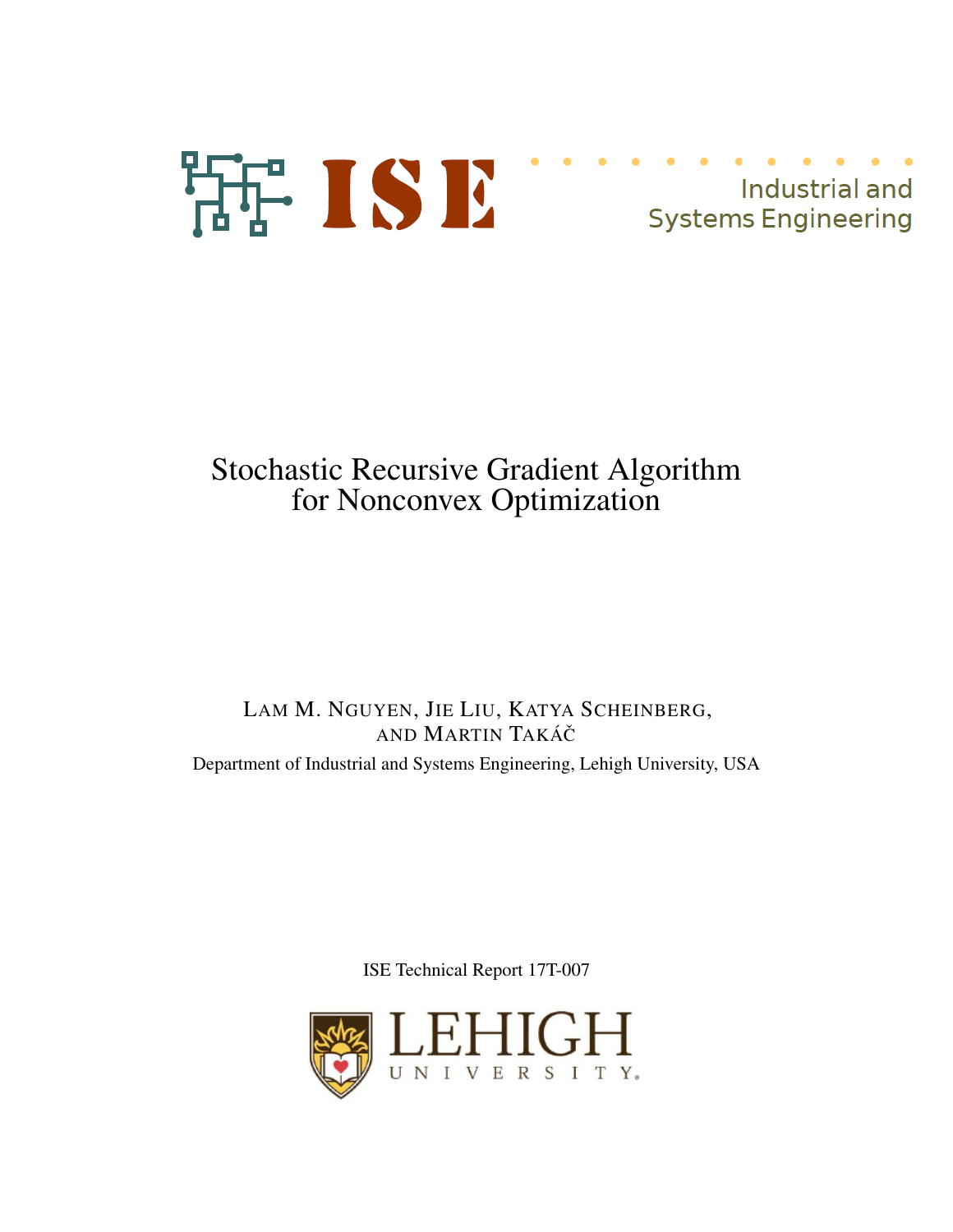# Stochastic Recursive Gradient Algorithm for Nonconvex Optimization

Lam M. Nguyen Industrial and Systems Engineering Lehigh University, USA lamnguyen.mltd@gmail.com

Katya Scheinberg Industrial and Systems Engineering Lehigh University, USA On leave at University of Oxford, UK katyas@lehigh.edu

Jie Liu Industrial and Systems Engineering Lehigh University, USA jie.liu.2018@gmail.com

Martin Takáč Industrial and Systems Engineering Lehigh University, USA Takac.MT@gmail.com

### Abstract

In this paper, we study and analyze the mini-batch version of StochAstic Recursive grAdient algoritHm (SARAH), a method employing the stochastic recursive gradient, for solving empirical loss minimization for the case of nonconvex losses. We provide a sublinear convergence rate (to stationary points) for general nonconvex functions and a linear convergence rate for gradient dominated functions, both of which have some advantages compared to other modern stochastic gradient algorithms for nonconvex losses.

#### 1 Introduction

We are interested in the following finite-sum minimization problem

<span id="page-1-0"></span>
$$
\min_{w \in \mathbb{R}^d} \left\{ P(w) \stackrel{\text{def}}{=} \frac{1}{n} \sum_{i \in [n]} f_i(w) \right\},\tag{1}
$$

where each  $f_i$ ,  $i \in [n] \stackrel{\text{def}}{=} \{1, \ldots, n\}$ , is smooth but can be nonconvex, and P is also not necessarily convex. Throughout the paper, we assume that there exists a global optimal solution  $w_*$  of [\(1\)](#page-1-0); in other words, there exists a lower bound  $P(w_*)$  of [\(1\)](#page-1-0), however we do not assume the knowledge of this bound and we do not seek convergence to  $w_*$ , in general.

Problems of form [\(1\)](#page-1-0) cover a wide range of convex and nonconvex problems including but not limited to logistic regression, multi-kernel learning, conditional random fields, neural networks, etc. In many of these applications, the number  $n$  of individual components is very large, which makes the exact computation of  $P(w)$  and its derivatives and thus the use of gradient descent (GD) [\[17\]](#page-9-0) to solve [\(1\)](#page-1-0) expensive.

A traditional approach is to employ stochastic gradient descent (SGD) [\[21,](#page-9-1) [23\]](#page-10-0). Recently, a large number of improved variants of stochastic gradient algorithms have emerged, including SAG/SAGA [\[22,](#page-10-1) [4\]](#page-9-2), MISO/FINITO [\[13,](#page-9-3) [5\]](#page-9-4), SDCA [\[24\]](#page-10-2), SVRG/S2GD [\[9,](#page-9-5) [10\]](#page-9-6), SARAH [\[16\]](#page-9-7) [1](#page-1-1) .

All authors were supported by NSF Grant CCF-1618717. Katya Scheinberg was partially supported by NSF Grants DMS 13-19356, CCF-1320137 and CCF-1618717.

<span id="page-1-1"></span><sup>&</sup>lt;sup>1</sup>Note that numerous modifications of stochastic gradient algorithms have been proposed, including nonuniform sampling, acceleration, repeated scheme and asynchronous parallelization. In this paper, we refrain from checking and analyzing those variants, and compare only the primary methods.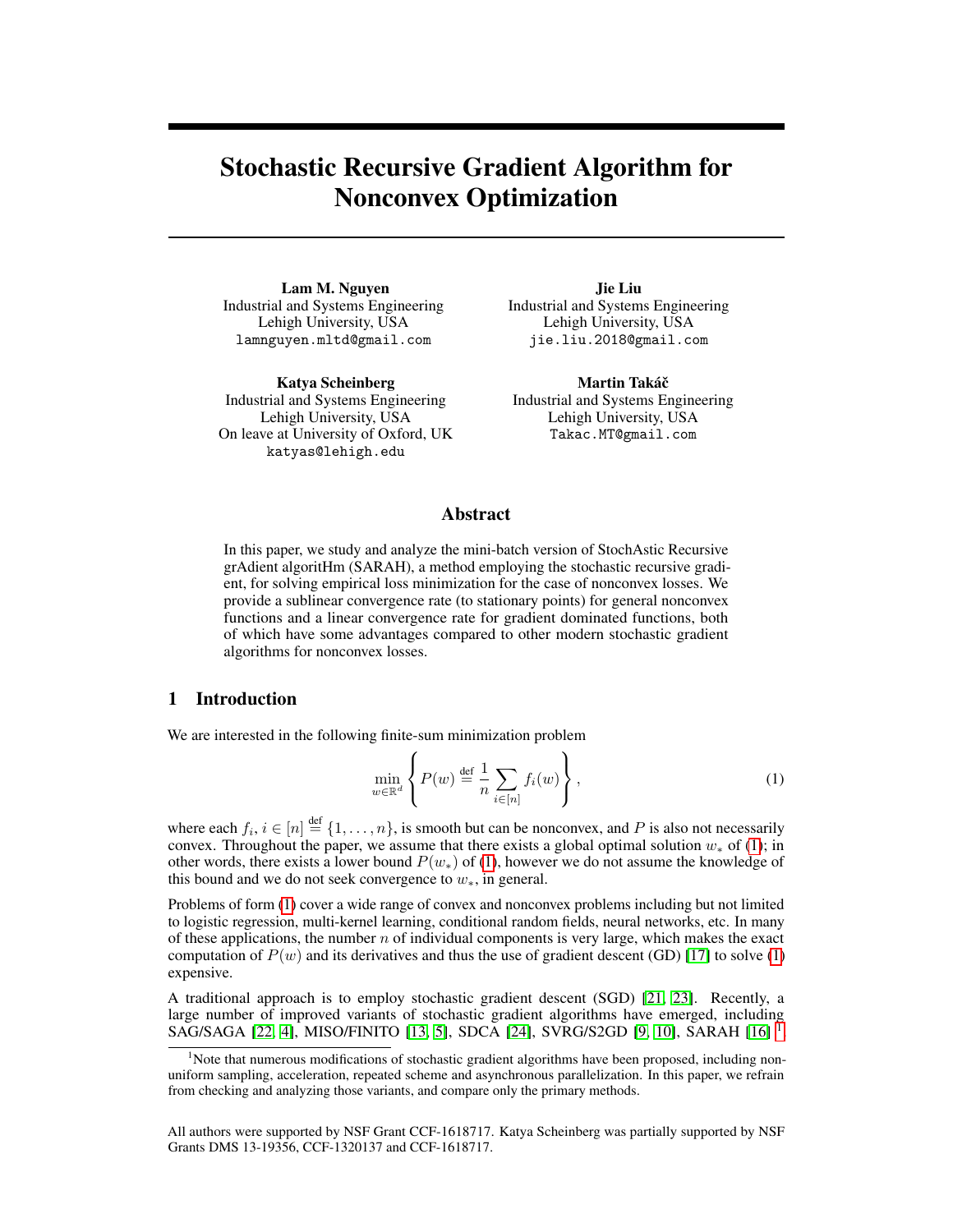While, nonconvex problems of the form  $(1)$  are now widely used due to the recent interest in deep neural networks, the majority of methods are designed and analyzed for the convex/strongly convex cases. Limited results have been developed for the nonconvex problems [\[20,](#page-9-8) [3,](#page-9-9) [2\]](#page-9-10), in particular, [\[20,](#page-9-8) [3\]](#page-9-9) introduce nonconvex SVRG, and Natasha [\[2\]](#page-9-10) is a new algorithm but a variant of SVRG for nonconvex optimization.

In this paper we develop convergence rate analysis of a mini-batch variant SARAH for nonconvex problems of the form [\(1\)](#page-1-0). SARAH has been introduced in [\[16\]](#page-9-7) and shown to have a sublinear rate of convergence for general convex functions, and a linear rate of convergence for strongly convex functions. As the SVRG method, SARAH has an inner and an outer loop. It has been shown in [\[16\]](#page-9-7) that, unlike the inner loop of SVRG, the inner loop of SARAH converges. Here we explore the properties of the inner loop of SARAH for general nonconvex functions and show that it converges at the same rate as SGD, but under weaker assumptions and with better constants in the convergence rate. We then analyze the full SARAH algorithm in the case of gradient dominated functions as a special class of nonconvex functions [\[18,](#page-9-11) [15,](#page-9-12) [20\]](#page-9-8) for which we show linear convergence to a global minimum. We will provide the definition of a gradient dominated function in Section [3.](#page-4-0) We also note that this type of function includes the case where the objective function  $P$  is strongly convex, but the component functions  $f_i$ ,  $i \in [n]$ , are not necessarily convex.

We now summarize the complexity results of SARAH and other existing methods for nonconvex functions in Table [1.](#page-2-0) All complexity estimates are in terms of the number of calls to the *incremental first order oracle* (IFO) defined in [\[1\]](#page-9-13), in other words computations of  $(f_i(w), \nabla f_i(w))$  for some  $i \in [n]$ . The iteration complexity analysis aims to bound the number of iterations  $\mathcal{T}$ , which is needed to guarantee that  $\|\nabla P(w_\mathcal{T})\|^2 \leq \epsilon$ . In this case we will say that  $w_\mathcal{T}$  is an  $\epsilon$ -accurate solution. However, it is common practice for stochastic gradient algorithms to obtain the bound on the number of IFOs after which the algorithm can be terminated with the guaranteed the bound on the expectation, as follows,

$$
\mathbb{E}[\|\nabla P(w_{\mathcal{T}})\|^2] \le \epsilon. \tag{2}
$$

<span id="page-2-1"></span>It is important to note that for the stochastic algorithms discussed here, the output  $w_{\tau}$  is not the last iterate computed by the algorithm, but a randomly selected iterate from the computed sequence.

Let us discuss the results in Table [1.](#page-2-0) The analysis of SGD in [\[7\]](#page-9-14) in performed under the assumption that  $\|\nabla f_i(\cdot)\| \leq \sigma$ , for all  $i \in [n]$ , for some fixed constant  $\sigma$ . This limits the applicability of the convergence results for SGD and adds dependence on  $\sigma$  which can be large. In contrast, convergence rate of SVRG only requires L-Lipschitz continuity of the gradient as does the analysis of SARAH. Convergence of SVRG for general nonconvex functions is better than that of the inner loop of SARAH in terms of its dependence on  $\epsilon$ , but it is worse in term of its dependence on n. In addition the bound for SVRG includes an unknown universal constant  $\nu$ , whose magnitude is not clear and can be quite small. Convergence rate of the full SARAH algorithm for general nonconvex functions remains an open question. In the case of τ -gradient dominated functions, full SARAH convergence rate dominates that of the other algorithms.

<span id="page-2-0"></span>

|                               |                                          |                                           | Ë                                                       |                                                            |  |
|-------------------------------|------------------------------------------|-------------------------------------------|---------------------------------------------------------|------------------------------------------------------------|--|
| Method                        | GD ([14, 20])                            | SGD ([7, 20])                             | <b>SVRG</b> ([20])                                      | <b>SARAH</b>                                               |  |
| Nonconvex                     | nL                                       | $L\sigma^2$<br>ے ۔                        | . эт<br>۰ ه.<br>$\nu \epsilon$                          | - 4                                                        |  |
| $\tau$ -Gradient<br>Dominated | Ó<br>$(nL\tau \log(\frac{1}{\epsilon}))$ | $\pi \sigma^2$<br>$\epsilon$ <sup>4</sup> | 2/3r<br>$\sqrt{ }$<br>\log<br>$\boldsymbol{\nu}$<br>`€∸ | $4 - 4$<br>$\log(\frac{1}{\epsilon})$<br>$^{\prime}$ ( $n$ |  |

Table 1: Comparisons between different algorithms for nonconvex functions.

Our contributions. In summary, in this paper we analyze SARAH with mini-batches for nonconvex optimization. SARAH originates from the idea of momentum SGD, SAG/SAGA, SVRG and L-BFGS and is initially proposed for convex optimization, and is now proven to be effective for minimizing finite-sum problems of general nonconvex functions. We summarize the key contributions of the paper as follows.

- We study and extend SARAH framework [\[16\]](#page-9-7) with *mini-batches* to solving *nonconvex* loss functions, which cover the popular deep neural network problems. We are able to provide a sublinear convergence rate of the inner loop of SARAH for general nonconvex functions, under milder assumptions than that of SGD.
- Like SVRG [\[20\]](#page-9-8), SARAH algorithm is shown to enjoy linear convergence rate for  $\tau$ -gradient dominated functions–a special class of possibly nonconvex functions [\[18,](#page-9-11) [15\]](#page-9-12).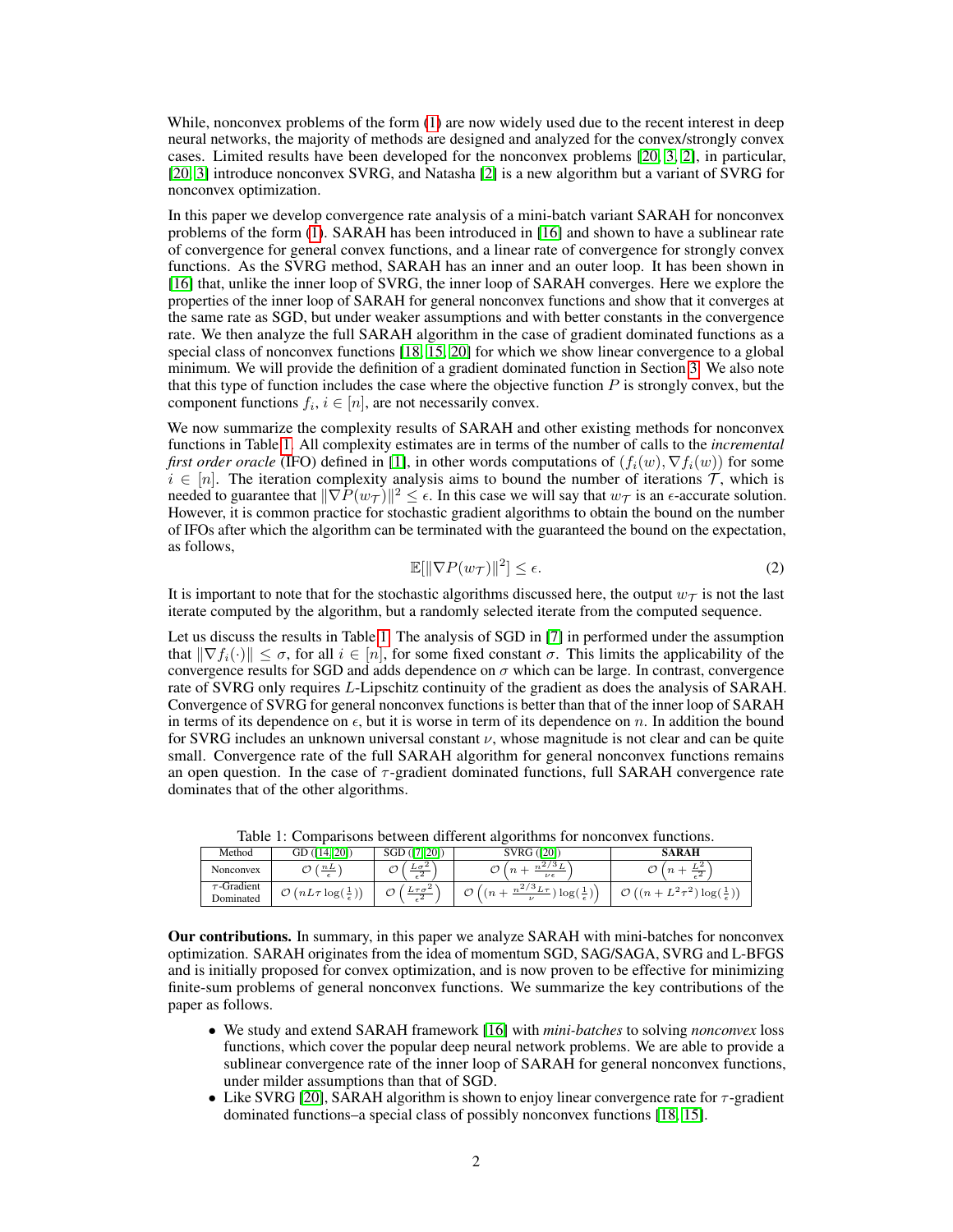- Similarly to SVRG, SARAH maintains a constant learning rate for nonconvex optimization, and a larger mini-batch size allows the use of a more aggressive learning rate and a smaller inner loop size.
- Finally, we present numerical results, where a practical version of SARAH, introduced in [\[16\]](#page-9-7) is shown to be competitive on standard neural network training tasks.

### 2 Stochastic Recursive Gradient Algorithm

The pivotal idea of SARAH, like many existing algorithms, such as SAG, SAGA and BFGS [\[17\]](#page-9-0), is to utilize past stochastic gradient estimates to improve convergence. In contrast with SAG, SAGA and BFGS [\[17\]](#page-9-0), SARAH does not store past information thus significantly reducing storage cost. We present SARAH as a two-loop algorithm in Figure [1,](#page-3-0) with SARAH-IN in Figure [2](#page-3-1) describing the inner loop.

> <span id="page-3-0"></span>**Input:**  $\tilde{w}_0$ , the learning rate  $\eta > 0$ , the batch size b and the inner loop size m. Iterate: for  $s = 1, 2, \ldots$  do  $\tilde{w}_s = \text{SARAH-IN}(\tilde{w}_{s-1}, \eta, b, m)$ end for Output:  $\tilde{w}_s$

<span id="page-3-2"></span>Figure 1: Algorithm SARAH

<span id="page-3-1"></span>**Input:**  $w_0(=\tilde{w}_{s-1})$ , the learning rate  $\eta > 0$ , the batch size b and the inner loop size m. Evaluate the full gradient:  $v_0 = \frac{1}{n} \sum_{i=1}^n \nabla f_i(w_0)$ Take a gradient descent step:  $w_1 = w_0 - \eta v_0$ Iterate: for  $t = 1, \ldots, m - 1$  do Choose a mini-batch  $I_t \subseteq [n]$  of size b uniformly at random (without replacement) Update the stochastic recursive gradient:  $v_t = \frac{1}{t}$ b  $\sum$  $i \in I_t$  $[\nabla f_i(w_t) - \nabla f_i(w_{t-1})] + v_{t-1}$  (3) Update the iterate:  $w_{t+1} = w_t - \eta v_t$ end for  $\tilde{w} = w_t$  with t chosen uniformly randomly from  $\{0, 1, \ldots, m\}$ Output:  $\tilde{w}$ 

Figure 2: Algorithm SARAH within a single outer loop: SARAH-IN( $w_0, \eta, b, m$ )

Similarly to SVRG, in each outer iteration, SARAH proceeds with the evaluation of a full gradient followed by an inner loop of  $m$  stochastic steps. SARAH requires one computation of the full gradient at the start of its inner loop and then proceeds by updating this gradient information using stochastic gradient estimates over  $m$  inner steps. Hence, each outer iteration corresponds to a cost of  $\mathcal{O}(n + bm)$  component gradient evaluations (or IFOs). For simplicity let us consider the inner loop update for  $b = 1$ , as presented in [\[16\]](#page-9-7):

<span id="page-3-3"></span>
$$
v_t = \nabla f_{i_t}(w_t) - \nabla f_{i_t}(w_{t-1}) + v_{t-1},
$$
\n(4)

Note that unlike SVRG, which uses the gradient updates  $v_t = \nabla f_{i_t}(w_t) - \nabla f_{i_t}(w_0) + v_0$ , SARAH's gradient estimate  $v_t$  iteratively includes all past stochastic gradients, however, SARAH consumes a memory of  $O(d)$  instead of  $O(nd)$  in the cases of SAG/SAGA and BFGS, because this past information is simply averaged, instead of being stored.

With either  $m = 1$  or  $s = 1$  and  $b = n$ , the algorithm SARAH recovers gradient descent (GD). We remark here that we also recover the convergence rate theoretically for GD with  $s = 1$  and  $b = n$ In the following section, we analyze theoretical convergence properties of SARAH when applied to nonconvex functions.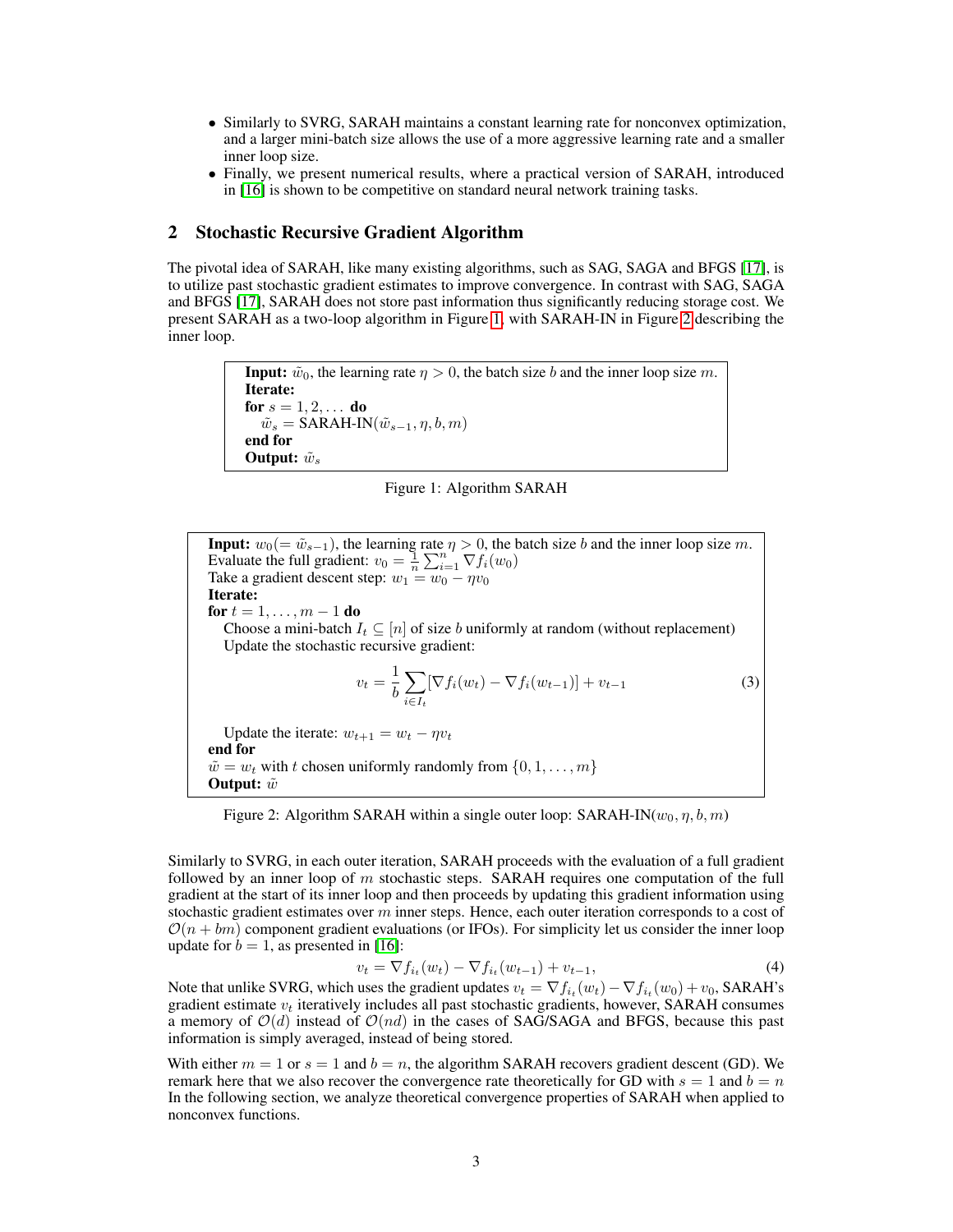# <span id="page-4-0"></span>3 Convergence Analysis

First, we will introduce the sublinear convergence of SARAH-IN for general nonconvex functions. Then we present the linear convergence of SARAH over a special class of gradient dominated functions [\[18,](#page-9-11) [15,](#page-9-12) [20\]](#page-9-8). Before proceeding to the analysis, let us start by stating some assumptions.

<span id="page-4-1"></span>**Assumption 1** (*L*-smooth). *Each*  $f_i : \mathbb{R}^d \to \mathbb{R}$ ,  $i \in [n]$ , is *L-smooth*, *i.e.*, *there exists a constant*  $L > 0$  *such that* 

$$
\|\nabla f_i(w) - \nabla f_i(w')\| \le L\|w - w'\|, \ \forall w, w' \in \mathbb{R}^d.
$$
\n<sup>(5)</sup>

Assumption [1](#page-4-1) implies that P is also L-smooth. Then, by the property of L-smooth function (in [\[14\]](#page-9-15)), we have

$$
P(w) \le P(w') + \nabla P(w')^{T} (w - w') + \frac{L}{2} ||w - w'||^{2}, \ \forall w, w' \in \mathbb{R}^{d}.
$$
 (6)

<span id="page-4-5"></span>The following assumption will be made only when appropriate, otherwise, it will be dropped. **Assumption 2** ( $\tau$ -gradient dominated). P is  $\tau$ -gradient dominated, i.e., there exists a constant  $\tau > 0$ *such that*  $\forall w \in \mathbb{R}^d$ ,

$$
P(w) - P(w_*) \le \tau \|\nabla P(w)\|^2,\tag{7}
$$

*where* w<sup>∗</sup> *is a global minimizer of* P*.*

We can observe that every stationary point of the  $\tau$ -gradient dominated function P is a global minimizer. However, such a function  $\overline{P}$  needs not necessarily be convex. If  $\overline{P}$  is  $\mu$ -*strongly convex* (but each  $f_i, i \in [n]$ , is possibly nonconvex), then  $2\mu[P(w) - P(w_*)] \le ||\nabla P(w)||^2$ ,  $\forall w \in \mathbb{R}^d$ . Thus, a  $\mu$ -strongly convex function is also  $1/(2\mu)$ -gradient dominated.

The following two results - Lemmas [1](#page-4-2) and [2](#page-4-3) - are essentially the same as Lemmas 1 and 2 in [\[16\]](#page-9-7) with a slight modification to include the case when b is not necessarily equal to 1. We present the proofs in the supplementary material for completeness.

<span id="page-4-2"></span>Lemma 1. *Suppose that Assumption [1](#page-4-1) holds. Consider SARAH-IN (SARAH within a single outer loop in Figure [2\)](#page-3-1), then we have*

$$
\sum_{t=0}^{m} \mathbb{E}[\|\nabla P(w_t)\|^2] \leq \frac{2}{\eta} [P(w_0) - P(w_*)] + \sum_{t=0}^{m} \mathbb{E}[\|\nabla P(w_t) - v_t\|^2] - (1 - L\eta) \sum_{t=0}^{m} \mathbb{E}[\|v_t\|^2],\tag{8}
$$

*where* w<sup>∗</sup> *is a global minimizer of* P*.*

<span id="page-4-3"></span>**Lemma 2.** *Suppose that Assumption [1](#page-4-1) holds. Consider*  $v_t$  *defined by* [\(3\)](#page-3-2) *in SARAH-IN, then for any*  $t \geq 1$ ,

$$
\mathbb{E}[\|\nabla P(w_t) - v_t\|^2] = \sum_{j=1}^t \mathbb{E}[\|v_j - v_{j-1}\|^2] - \sum_{j=1}^t \mathbb{E}[\|\nabla P(w_j) - \nabla P(w_{j-1})\|^2].
$$

<span id="page-4-4"></span>With the above Lemmas, we can derive the following upper bound for  $\mathbb{E}[\|\nabla P(w_t) - v_t\|^2].$ **Lemma 3.** *Suppose that Assumption [1](#page-4-1) holds. Consider*  $v_t$  *defined by* [\(3\)](#page-3-2) *in SARAH-IN. Then for any*  $t \geq 1$ ,

$$
\mathbb{E}[\|\nabla P(w_t) - v_t\|^2] \le \frac{1}{b} \left(\frac{n-b}{n-1}\right) L^2 \eta^2 \sum_{j=1}^t \mathbb{E}[\|v_{j-1}\|^2].
$$

The proof of Lemma [3](#page-4-4) is provided in the supplementary material. Using the above lemmas, we are now able to obtain the following convergence rate result for SARAH-IN.

<span id="page-4-6"></span>Theorem 1. *Suppose that Assumption [1](#page-4-1) holds. Consider SARAH-IN (SARAH within a single outer loop in Figure [2\)](#page-3-1) with*

$$
\eta \le \frac{2}{L\left(\sqrt{1 + \frac{4m}{b}\left(\frac{n-b}{n-1}\right)} + 1\right)}.\tag{9}
$$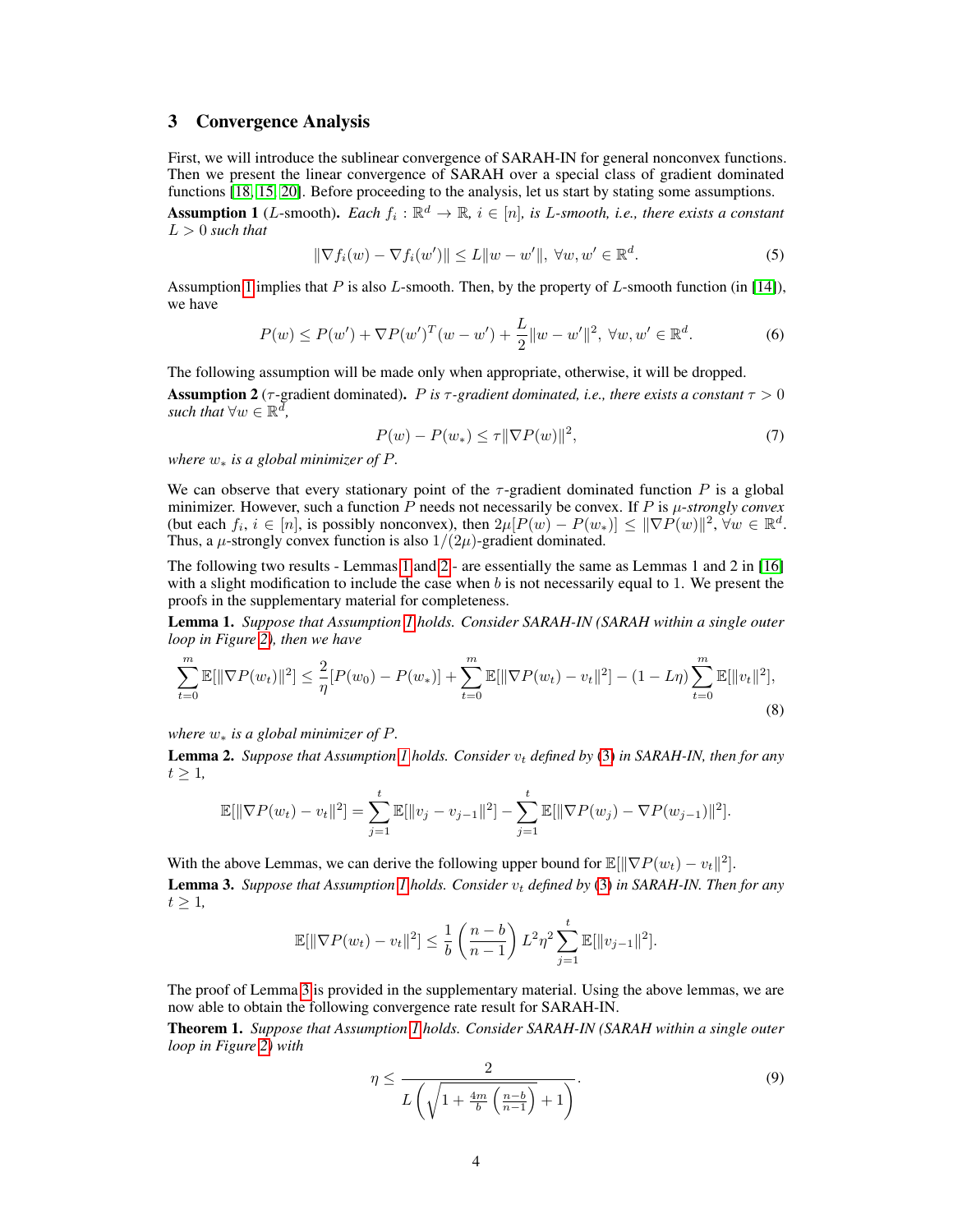*Then we have*

$$
\mathbb{E}[\|\nabla P(\tilde{w})\|^2] \le \frac{2}{\eta(m+1)}[P(w_0) - P(w_*)],
$$

*where*  $w_*$  *is a global minimizer of* P, and  $\tilde{w} = w_t$ , where t *is chosen uniformly at random from*  $\{0, 1, \ldots, m\}.$ 

This result shows a sublinear convergence rate for SARAH-IN with increasing  $m$ . Consequently, with  $b=1$  and  $\eta = \frac{2}{l}$  $\frac{2}{L(\sqrt{1+4m+1})}$ , to obtain

$$
\mathbb{E}[\|\nabla P(\tilde{w})\|^2] \le \frac{L(\sqrt{1+4m}+1)}{(m+1)}[P(w_0) - P(w_*)] \le \epsilon,
$$

it is sufficient to make  $m = \mathcal{O}(L^2/\epsilon^2)$ . Hence, the total complexity to achieve an  $\epsilon$ -accurate solution is  $(n+2m) = \mathcal{O}(n+L^2/\epsilon^2)$ . Therefore, we have the following conclusion for complexity bound.

Corollary 1. *Suppose that Assumption [1](#page-4-1) holds. Consider SARAH within a single outer iteration with* √ *batch size*  $b = 1$  *and the learning rate*  $\eta = \mathcal{O}(1/(L\sqrt{m}))$  *where*  $m$  *is the total number of iterations, batch size*  $b = 1$  and the learning rate  $\eta = O(1/(L\sqrt{m}))$  where  $m$  is the total number of iterations<br>then  $\|\nabla P(w_t)\|^2$  converges sublinearly in expectation with a rate of  $\mathcal{O}(L/\sqrt{m})$ , and therefore, the *total complexity to achieve an*  $\epsilon$ *-accurate solution defined in* [\(2\)](#page-2-1) is  $\mathcal{O}(n + L^2/\epsilon^2)$ .

Finally, we present the result for SARAH with multiple outer iterations in application to the class of gradient dominated functions defined in [\(7\)](#page-4-5).

<span id="page-5-0"></span>Theorem 2. *Suppose that Assumptions [1](#page-4-1) and [2](#page-4-5) hold. Consider SARAH (in Figure [1\)](#page-3-0) with* η *and* m *such that*

$$
\eta \le \frac{2}{L\left(\sqrt{1+\frac{4m}{b}\left(\frac{n-b}{n-1}\right)}+1\right)} \quad \text{and} \quad \frac{\eta(m+1)}{2} > \tau.
$$

*Then we have*

$$
\mathbb{E}[\|\nabla P(\tilde{w}_s)\|^2] \leq (\bar{\gamma}_m)^s \|\nabla P(\tilde{w}_0)\|^2,
$$

*where*

$$
\bar{\gamma}_m = \frac{2\tau}{\eta(m+1)} < 1.
$$

Consider the case when  $b = 1$  and  $\eta = \frac{2}{L(L+1)}$  $\frac{2}{L(\sqrt{1+4m+1})}$ . We need  $m = \mathcal{O}\left(L^2\tau^2\right)$  to satisfy  $\frac{\eta(m+1)}{2}$  =  $m+1$  $\frac{m+1}{L\sqrt{1+4m+1}} > \tau$ . To obtain

$$
\mathbb{E}[\|\nabla P(\tilde{w}_s)\|^2] \le (\bar{\gamma}_m)^s \|\nabla P(\tilde{w}_0)\|^2 \le \epsilon,
$$

it is sufficient to have  $s = \mathcal{O}(\log(1/\epsilon))$ . This implies the total complexity to achieve an  $\epsilon$ -accurate solution is  $(n+2m)s = \mathcal{O}\left((n+L^2\tau^2)\log(1/\epsilon)\right)$  and we can summarize the conclution as follows. Corollary 2. *Suppose that Assumptions [1](#page-4-1) and [2](#page-4-5) hold. Consider SARAH with parameters from* √ *Theorem* [2](#page-5-0) with batch size  $b = 1$  and the learning rate  $\eta = \mathcal{O}\left(1/(L\sqrt{m})\right)$ , then the total complexity *to achieve an*  $\epsilon$ *-accurate solution defined in [\(2\)](#page-2-1) is*  $\mathcal{O}\left((n+L^2\tau^2)\log(1/\epsilon)\right)$ *.* 

#### 4 Discussions on the mini-batches sizes

Let us discuss two simple corollaries of Theorem [1.](#page-4-6)

The first corollary is obtained trivially by substituting the learning rate into the complexity bound in Theorem [1.](#page-4-6)

<span id="page-5-1"></span>Corollary 3. *Suppose that Assumption [1](#page-4-1) holds. Consider SARAH-IN (SARAH within a single outer loop in Figure [2\)](#page-3-1) with*

$$
\eta = \frac{2}{L\left(\sqrt{1 + \frac{4m}{b}\left(\frac{n-b}{n-1}\right)} + 1\right)}.\tag{10}
$$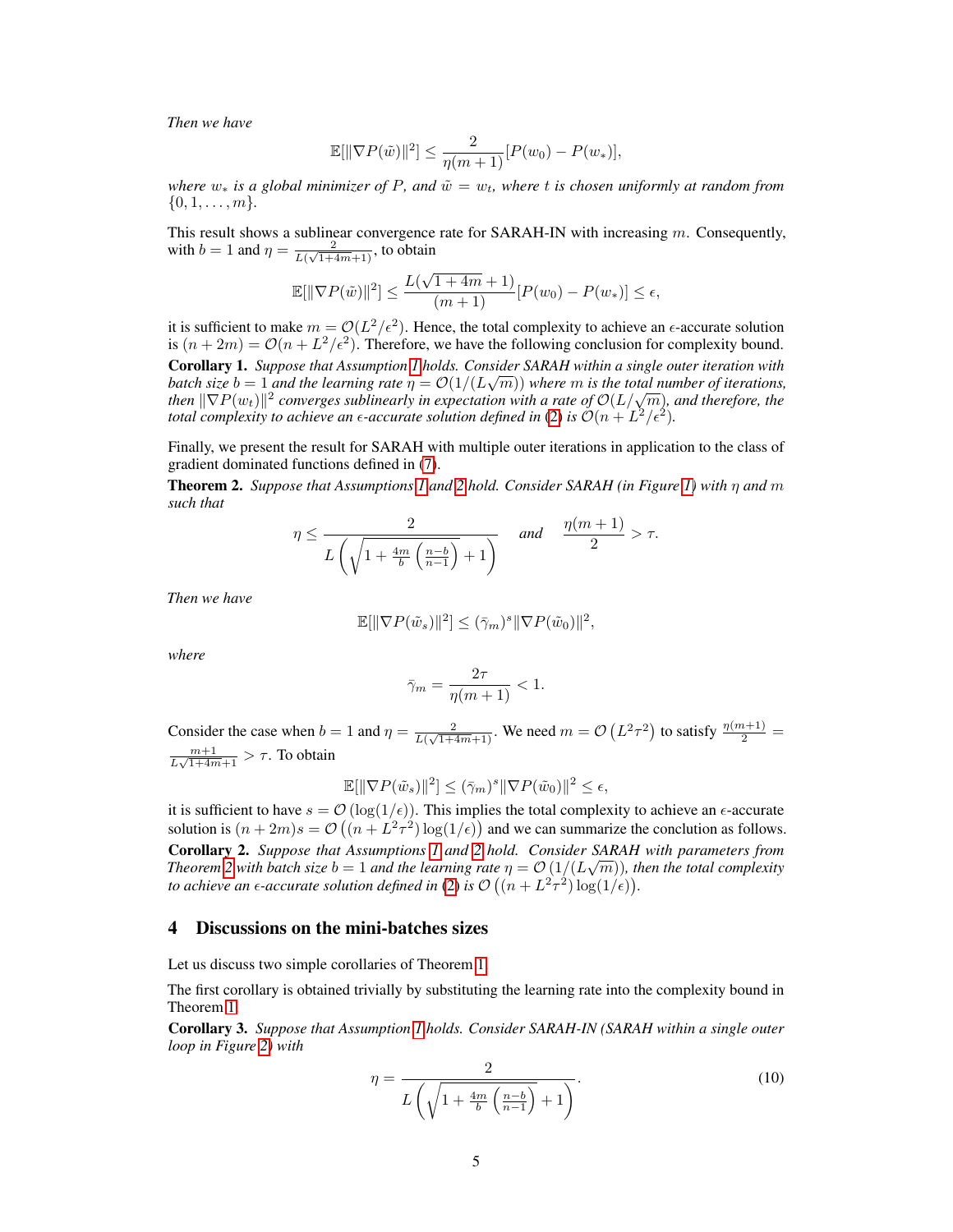*Then we have*

$$
\mathbb{E}[\|\nabla P(\tilde{w})\|^2] \le \frac{L\left(\sqrt{1+\frac{4m}{b}\left(\frac{n-b}{n-1}\right)}+1\right)}{(m+1)}[P(w_0)-P(w_*)],
$$

*where*  $w_*$  *is a global minimizer of* P, and  $\tilde{w} = w_t$ , where t *is chosen uniformly at random from*  $\{0, 1, \ldots, m\}.$ 

Remark 1. *We can clearly observe that the rate of convergence for SARAH-IN depends on the size of* b*. For a larger value of* b*, we can use a more aggressive learning rate and it requires the smaller number of iterations to achieve an*  $\epsilon$ *-accurate solution. In particular, when*  $b = n$ , SARAH-IN reduces *to the GD method and its convergence rate becomes that of gradient descent,*

$$
\mathbb{E}[\|\nabla P(\tilde{w})\|^2] \le \frac{2L}{(m+1)}[P(w_0) - P(w_*)],
$$

*and the total complexity to achieve an*  $\epsilon$ *-accurate solution is*  $n \cdot m = \mathcal{O}\left(\frac{nL}{\epsilon}\right)$ . *However, the total work in terms of IFOs increases with*  $b$ *. When*  $b\neq n$ *, the total complexity to achieve an*  $\epsilon$ *-accurate solution is*  $(n + 2bm) = \mathcal{O}\left(n + \frac{L^2}{\epsilon^2}\right)$  $rac{L^2}{\epsilon^2} \left( \frac{n-b}{n-1} \right)$ .

Let us set  $m = n - 1$  in Corollary [3,](#page-5-1) we can achieve the following result.

**Corollary 4.** Suppose that Assumption [1](#page-4-1) holds. Consider SARAH-IN with  $m = n - 1$ , and

$$
\eta = \frac{2}{L\left(\sqrt{4(n/b) - 3} + 1\right)}.
$$

*Then we have*

$$
\mathbb{E}[\|\nabla P(\tilde{w})\|^2] \le \frac{L\left(\sqrt{4(n/b)-3}+1\right)}{n} [P(w_0) - P(w_*)],
$$

*where*  $w_*$  *is a global minimizer of P, and*  $\tilde{w} = w_t$ *, where t is chosen uniformly at random from*  $\{0, 1, \ldots, n-1\}.$ 

**Remark 2.** For SARAH-IN with the number of iterations  $m = n - 1$  and the learning rate  $\eta =$ **EXECUTE:** The SYRMAP-IN with the number of derivations  $m = n - 1$  and the tearning rate  $\eta =$ <br> $\mathcal{O}(1/(L\sqrt{(n/b)}))$ , we could achieve a convergence rate of  $\mathcal{O}(L/\sqrt{bn})$ . We can observe that the *value of b significantly affects the rate. For example, when*  $b = n/\beta$ *,*  $\beta > 1$  *and*  $b = n^{\alpha}$ *,*  $\alpha < 1$ *, the calue of 0 significanity affects the rate. For example, when*  $o = n/\rho$ *,*  $\rho$  *.*<br>*convergence rates become*  $O(L\sqrt{\beta}/n)$  *and*  $O(L/\sqrt{n^{\alpha+1}})$ *, respectively.* 

#### <span id="page-6-0"></span>5 Numerical Experiments

We now turn to the numerical study and conduct experiments on the multiclass classification problem with neural networks, which is the typical challegeing nonconvex problem in machine learning.

**SARAH+ as a Practical Variant** [\[16\]](#page-9-7) proposes SARAH+ as a practical variant of SARAH. Now we propose SARAH+ for the nonconvex optimization by running Algorithm SARAH (Figure [1\)](#page-3-0) with the following SARAH-IN algorithm (Figure [3\)](#page-7-0). Notice that SARAH+ is different from SARAH in that the inner loop is terminated adaptively instead of using a fixed choice of the inner loop size m. This is idea is based on the fact that the norm  $||v_t||$  converges to zero expectation, which has been both proven theoretically and verified numerically for convex optimization in [\[16\]](#page-9-7). Under the assumption that similar behavior happens in the nonconvex case, instead of tuning the inner loop size for SARAH, we believe that a proper choice of the ratio  $\gamma$  below, the automatic loop termination can give superior or competitive performances.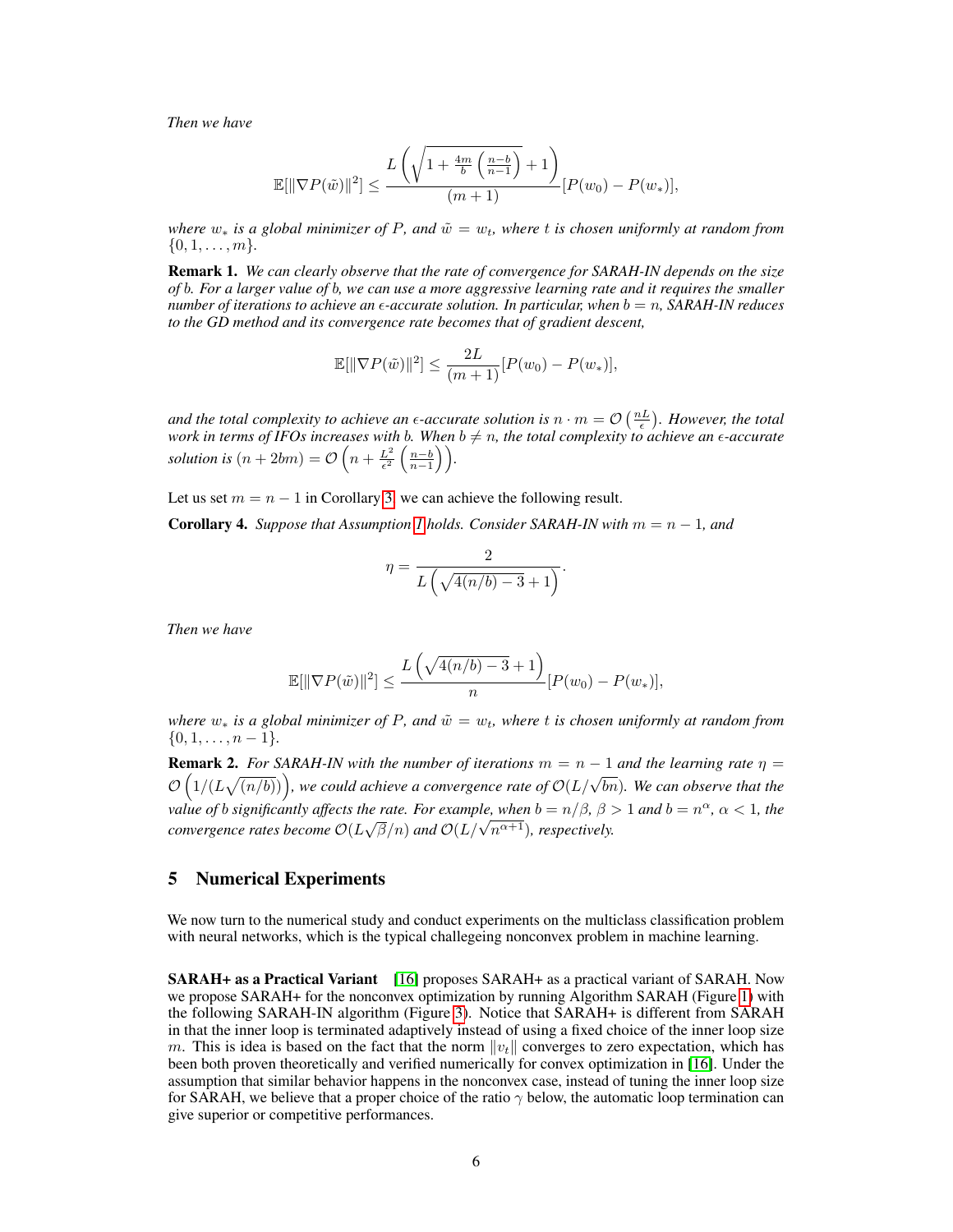<span id="page-7-0"></span>**Input:**  $w_0 = \tilde{w}_{s-1}$ , the learning rate  $\eta > 0$ , the batch size b and the maximum inner loop size m. Evaluate the full gradient:  $v_0 = \frac{1}{n} \sum_{i=1}^n \nabla f_i(w_0)$ Take a gradient descent step:  $w_1 = w_0 - \eta v_0$ Iterate: while  $\|v_{t-1}\|^2 > \gamma \|v_0\|^2$  and  $t < m$  do Choose a mini-batch  $I_t \subseteq [n]$  of size b uniformly at random (without replacement) Update the stochastic recursive gradient:  $v_t = \frac{1}{t}$ b  $\sum$  $i \in I_t$  $[\nabla f_i(w_t) - \nabla f_i(w_{t-1})] + v_{t-1}$ Update the iterate and index:  $w_{t+1} = w_t - \eta v_t$ ;  $t = t + 1$ end while

 $\tilde{w} = w_t$  with t chosen uniformly randomly from  $\{0, 1, \ldots, m\}$ Output:  $\tilde{w}$ 



Networks and Datasets We perform numerical experiments with neural nets with one fully connected hidden layer of  $n_h$  nodes, followed by a fully connected output layer which feeds into the softmax regression and cross entropy objective, with the weight decay regularizer ( $\ell_2$ -regularizer) with parameter  $\lambda$ . We test the performance on the datasets MNIST [\[12\]](#page-9-16) <sup>[2](#page-7-1)</sup> and CIFAR10 [\[11\]](#page-9-17)<sup>[3](#page-7-2)</sup> with  $n_h = 300, \lambda =1e-04$  and  $n_h = 100, \lambda =1e-03$ , respectively. Both datasets have 10 classes, i.e. 10 softmax output nodes in the network, and are normalized to interval [0, 1] as a simple data pre-processing. This network of MNIST achieves the best performance for neural nets with a single hidden layer. Information on both datasets is also available in Table [2.](#page-7-3)

Optimization Details We compare the efficiency of SARAH, SARAH+ [\[16\]](#page-9-7), SVRG [\[20\]](#page-9-8), Ada-Grad [\[6\]](#page-9-18) and SGD-M (momentum SGD  $[19, 25]$  $[19, 25]$  $[19, 25]$ )<sup>[4](#page-7-4)</sup> numerically in terms of number of effective data passes, where the last two algorithms are efficient SGD variants available in the Google open-source library *Tensorflow*<sup>[5](#page-7-5)</sup>. As the choice of initialization for the weight parameters is very important, we apply a widely used mechanism called *normalized initialization* [\[8\]](#page-9-20) where the weight parameters between layers j and  $j + 1$  are sampled uniformly from  $\left[ -\sqrt{6/(n_j + n_{j+1})}, \sqrt{6/(n_j + n_{j+1})} \right]$ . In addition, we use mini-batch size  $b = 10$  in all the algorithms.

|  |              | $\cdots$<br>__________<br><u>vi paalotteb alle ovbe balainetelb ol all tiiv algolitiiliib lol tiiv en o aatabets.</u> |            |              |          |                              |                   |                |  |  |  |
|--|--------------|-----------------------------------------------------------------------------------------------------------------------|------------|--------------|----------|------------------------------|-------------------|----------------|--|--|--|
|  | Dataset      | Number of Samples                                                                                                     | Dimensions | <b>SARAH</b> | $SARAH+$ | <b>SVRG</b>                  | AdaGrad           | SGD-M          |  |  |  |
|  |              | $n_{\text{train}}$ , $n_{\text{test}}$                                                                                | (d)        | $(m^*, n^*)$ | $(n^*)$  | $\cdot m^*$<br>$\cdot$ $n^*$ | $(\delta^*, n^*)$ |                |  |  |  |
|  | <b>MNIST</b> | (60,000, 10,000)                                                                                                      | 784        | (0.1n, 0.08) | 0.2      | (0.4n, 0.08)                 | (0.01, 0.1)       | (0.7, 0.01)    |  |  |  |
|  | CIFAR10      | (50,000, 10,000)                                                                                                      | 3072       | (0.4n, 0.03) | 0.02     | (0.8n, 0.02)                 | (0.05, 1.0)       | 0.001<br>(0.7, |  |  |  |

<span id="page-7-3"></span>Table 2: Summary of statistics and best parameters of all the algorithms for the two datasets.

**Performance and Comparison** We present the optimal choices of optimization parameters for the mentioned algorithms in Table [2,](#page-7-3) as well as their performance in Figure [4.](#page-8-0) As for the optimization parameters we consistently use the ratio 0.7 in SARAH+, while for all the others, we need to tune two parameters, including  $\eta^*$  for optimal learning rates,  $m^*$  for optimal inner loop size,  $\delta^*$  for the optimal initial accumulator and  $\gamma^*$  for the optimal momentum. For the tuning of the parameters, reasonable ranges for the parameters have been scanned and we selected the best parameters in terms ofthe training error reduction.

<span id="page-7-1"></span> $^{2}$ Available at <http://yann.lecun.com/exdb/mnist/>.

<span id="page-7-4"></span><span id="page-7-2"></span> $3$ Available at <https://www.cs.toronto.edu/~kriz/cifar.html>.

<sup>&</sup>lt;sup>4</sup>While SARAH, SVRG, SGD have been proven effective for nonconvex optimization, as far as we know, the SGD variants AdaGrad and SGD-M do not have theoretical convergence for nonconvex optimization.

<span id="page-7-5"></span><sup>5</sup> See <https://www.tensorflow.org>.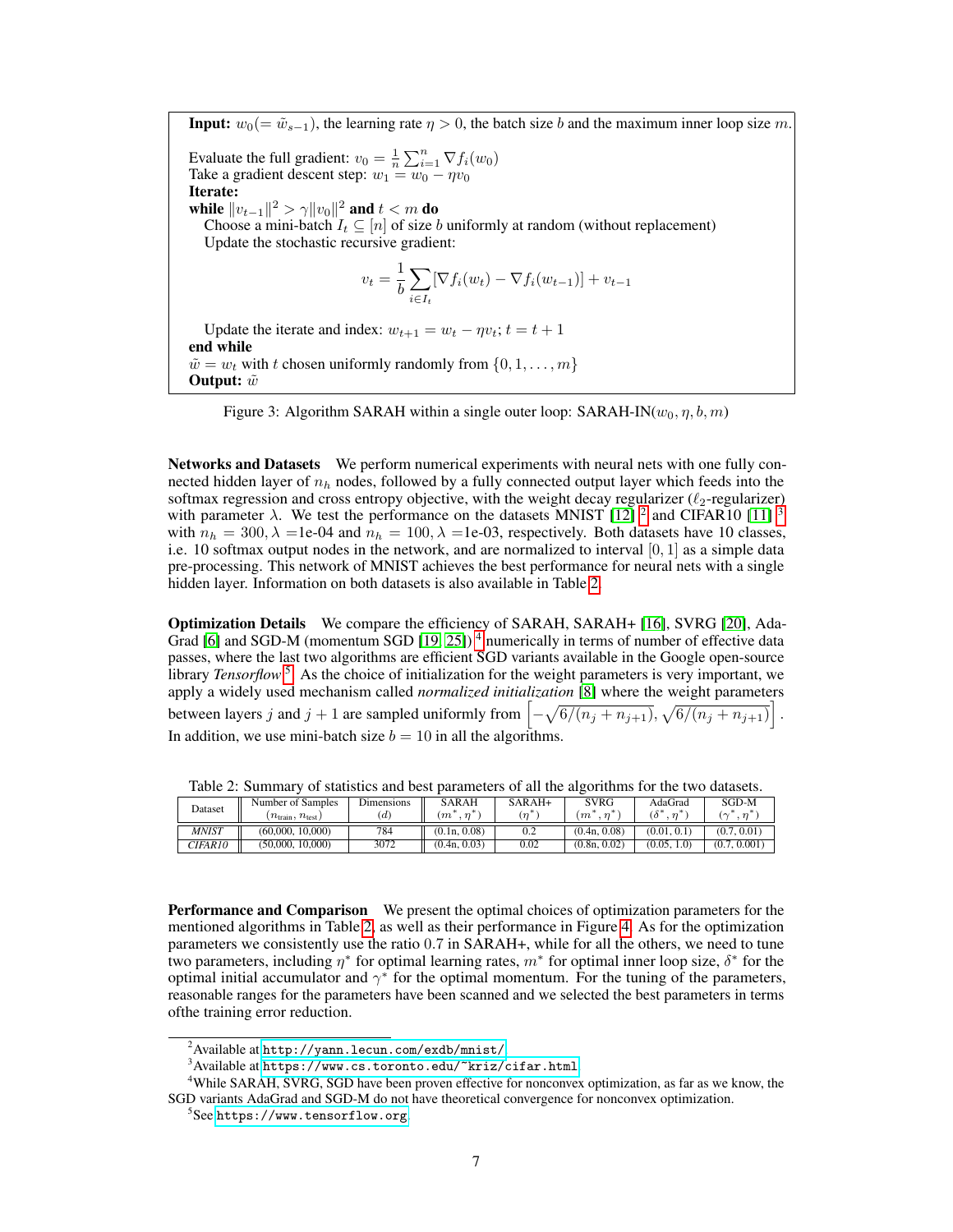<span id="page-8-0"></span>

Figure 4: An example of  $\ell_2$ -regularized neural nets on *MNIST* and *CIFAR10* training/testing datasets for SARAH, SARAH+, SVRG, AdaGrad and SGD-M.

Figure [4](#page-8-0) compares the training losses (top) and the test errors (bottom), obtained by the tested algorithms on *MNIST* and *CIFAR10*, in terms of the number of effective passes through the data. On the *MNIST* dataset, which is deemed to be easier for traning, all the methods achieve similar performance in the end; however, SARAH(+) and SVRG stabilize faster than AdaGrad and SGD-M the two of the most popular SGD variants; meanwhile, SARAH+ has shown superior performance in minimizing the training loss. For the other, more difficult, *CIFAR10* dataset, SARAH(+) and SVRG improve upon the training accuracy considerably in comparison with AdaGrad and SGD-M, and as a result, a similar advantage can be seen in the test error reduction.

# 6 Conclusion

In this paper of work, we study and extend SARAH framework to nonconvex optimization, also admitting the practical variant, SARAH+. For smooth nonconvex functions, the inner loop of SARAH achieves the best sublinear convergence rate in the literature, while the full variant of SARAH has the same linear convergence rate and same as SVRG, for a special class of gradient dominated functions. In addition, we also analyze the dependence of the convergence of SARAH on the size of the mini-batches. In the end, we validate SARAH(+) numerically in comparison with SVRG, AdaGrad and SGD-M, with the popular nonconvex application of neural networks.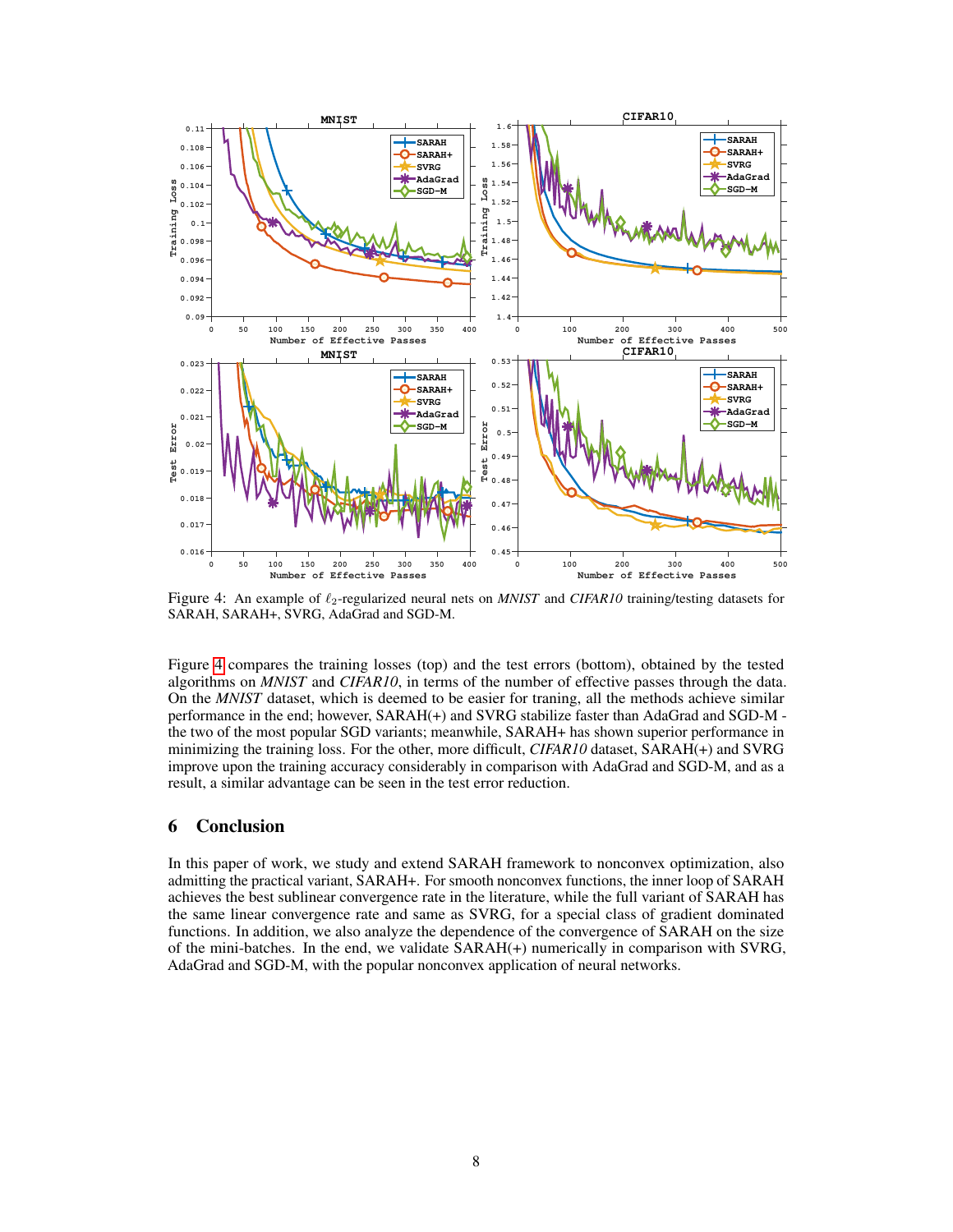### References

- <span id="page-9-13"></span>[1] Alekh Agarwal and Leon Bottou. A lower bound for the optimization of finite sums. In *ICML*, pages 78–86, 2015.
- <span id="page-9-10"></span>[2] Zeyuan Allen Zhu. Natasha: Faster non-convex stochastic optimization via strongly non-convex parameter. *arXiv preprint arXiv:1702.00763*, 2017.
- <span id="page-9-9"></span>[3] Zeyuan Allen-Zhu and Elad Hazan. Variance reduction for faster non-convex optimization. In *ICML*, pages 699–707, 2016.
- <span id="page-9-2"></span>[4] Aaron Defazio, Francis Bach, and Simon Lacoste-Julien. SAGA: A fast incremental gradient method with support for non-strongly convex composite objectives. In *NIPS*, pages 1646–1654, 2014.
- <span id="page-9-4"></span>[5] Aaron Defazio, Justin Domke, and Tibério Caetano. A faster, permutable incremental gradient method for big data problems. In *ICML*, pages 1125–1133, 2014.
- <span id="page-9-18"></span>[6] John Duchi, Elad Hazan, and Yoram Singer. Adaptive subgradient methods for online learning and stochastic optimization. *Journal of Machine Learning Research*, 12:2121–2159, 2011.
- <span id="page-9-14"></span>[7] Saeed Ghadimi and Guanghui Lan. Stochastic first- and zeroth-order methods for nonconvex stochastic programming. *SIAM Journal on Optimization*, 23(4):2341–2368, 2013.
- <span id="page-9-20"></span>[8] Xavier Glorot and Yoshua Bengio. Understanding the difficulty of training deep feedforward neural networks. In *AISTATS*, 2010.
- <span id="page-9-5"></span>[9] Rie Johnson and Tong Zhang. Accelerating stochastic gradient descent using predictive variance reduction. In *NIPS*, pages 315–323, 2013.
- <span id="page-9-6"></span>[10] Jakub Konečný, Jie Liu, Peter Richtárik, and Martin Takáč. Mini-batch semi-stochastic gradient descent in the proximal setting. *IEEE Journal of Selected Topics in Signal Processing*, 10:242– 255, 2016.
- <span id="page-9-17"></span>[11] A. Krizhevsky and G. Hinton. Learning multiple layers of features from tiny images. *Master's thesis, Department of Computer Science, University of Toronto*, 2009.
- <span id="page-9-16"></span>[12] Yann Lecun, Léon Bottou, Yoshua Bengio, and Patrick Haffner. Gradient-based learning applied to document recognition. In *Proceedings of the IEEE*, pages 2278–2324, 1998.
- <span id="page-9-3"></span>[13] Julien Mairal. Optimization with first-order surrogate functions. In *ICML*, pages 783–791, 2013.
- <span id="page-9-15"></span>[14] Yurii Nesterov. *Introductory lectures on convex optimization : a basic course*. Applied optimization. Kluwer Academic Publ., Boston, Dordrecht, London, 2004.
- <span id="page-9-12"></span>[15] Yurii Nesterov and Boris T Polyak. Cubic regularization of newton method and its global performance. *Mathematical Programming*, 108(1):177–205, 2006.
- <span id="page-9-7"></span>[16] Lam Nguyen, Jie Liu, Katya Scheinberg, and Martin Takáč. SARAH: A novel method for machine learning problems using stochastic recursive gradient. *To appear in ICML*, 2017.
- <span id="page-9-0"></span>[17] Jorge Nocedal and Stephen J. Wright. *Numerical Optimization*. Springer, New York, 2nd edition, 2006.
- <span id="page-9-11"></span>[18] Boris T Polyak. Gradient methods for the minimisation of functionals. *USSR Computational Mathematics and Mathematical Physics*, 3(4):864–878, 1963.
- <span id="page-9-19"></span>[19] Boris T. Polyak. Some methods of speeding up the convergence of iteration methods. *USSR Computational Mathematics and Mathematical Physics*, 4(5):1–17, 1964.
- <span id="page-9-8"></span>[20] Sashank J. Reddi, Ahmed Hefny, Suvrit Sra, Barnabás Póczos, and Alexander J. Smola. Stochastic variance reduction for nonconvex optimization. In *ICML*, pages 314–323, 2016.
- <span id="page-9-1"></span>[21] Herbert Robbins and Sutton Monro. A stochastic approximation method. *The Annals of Mathematical Statistics*, 22(3):400–407, 1951.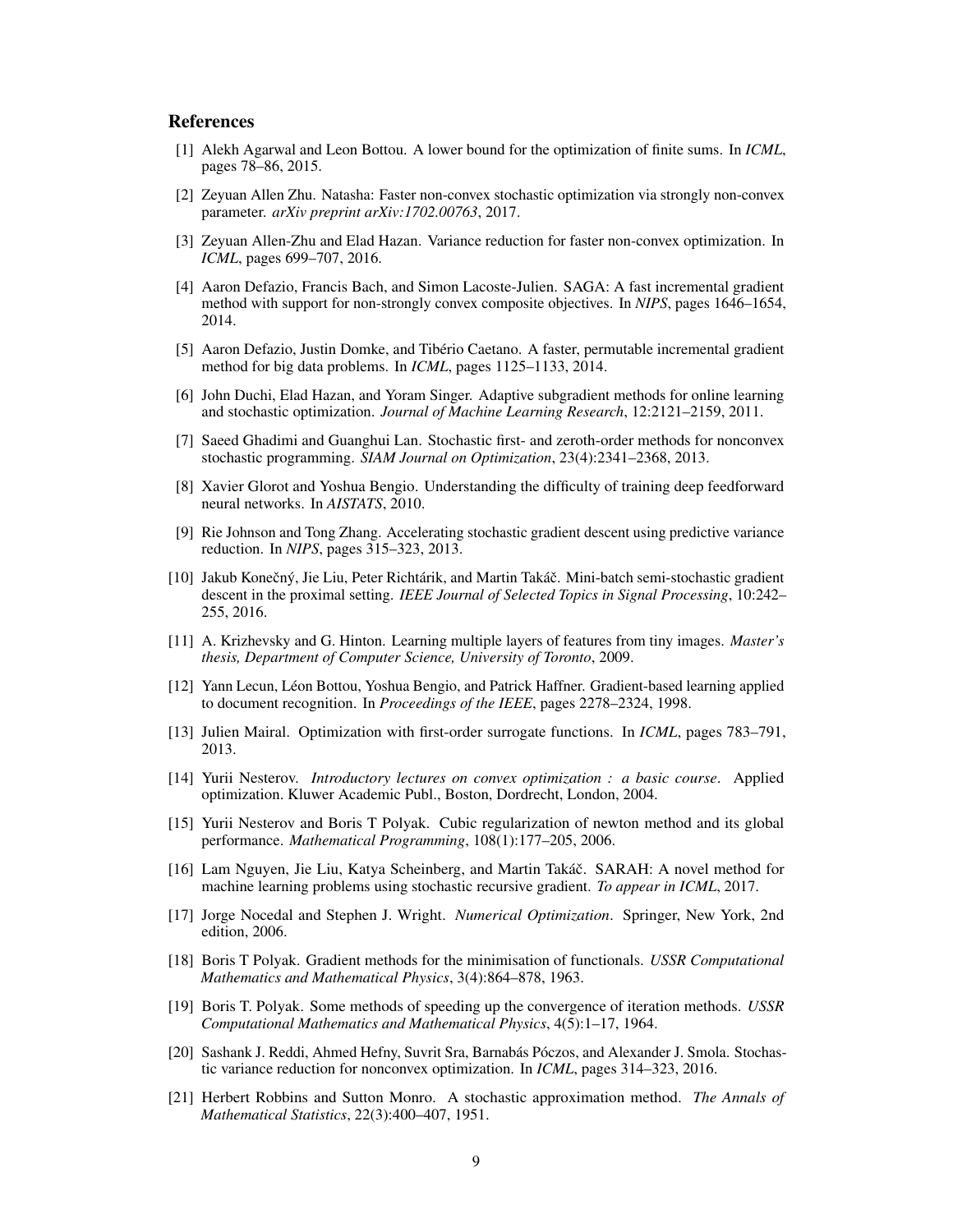- <span id="page-10-1"></span>[22] Mark Schmidt, Nicolas Le Roux, and Francis Bach. Minimizing finite sums with the stochastic average gradient. *Mathematical Programming*, pages 1–30, 2016.
- <span id="page-10-0"></span>[23] Shai Shalev-Shwartz, Yoram Singer, Nathan Srebro, and Andrew Cotter. Pegasos: Primal estimated sub-gradient solver for SVM. *Mathematical Programming*, 127(1):3–30, 2011.
- <span id="page-10-2"></span>[24] Shai Shalev-Shwartz and Tong Zhang. Stochastic dual coordinate ascent methods for regularized loss. *Journal of Machine Learning Research*, 14(1):567–599, 2013.
- <span id="page-10-3"></span>[25] Ilya Sutskever, James Martens, George Dahl, and Geoffrey Hinton. On the importance of initialization and momentum in deep learning. In *ICML*, pages 1139–1147, 2013.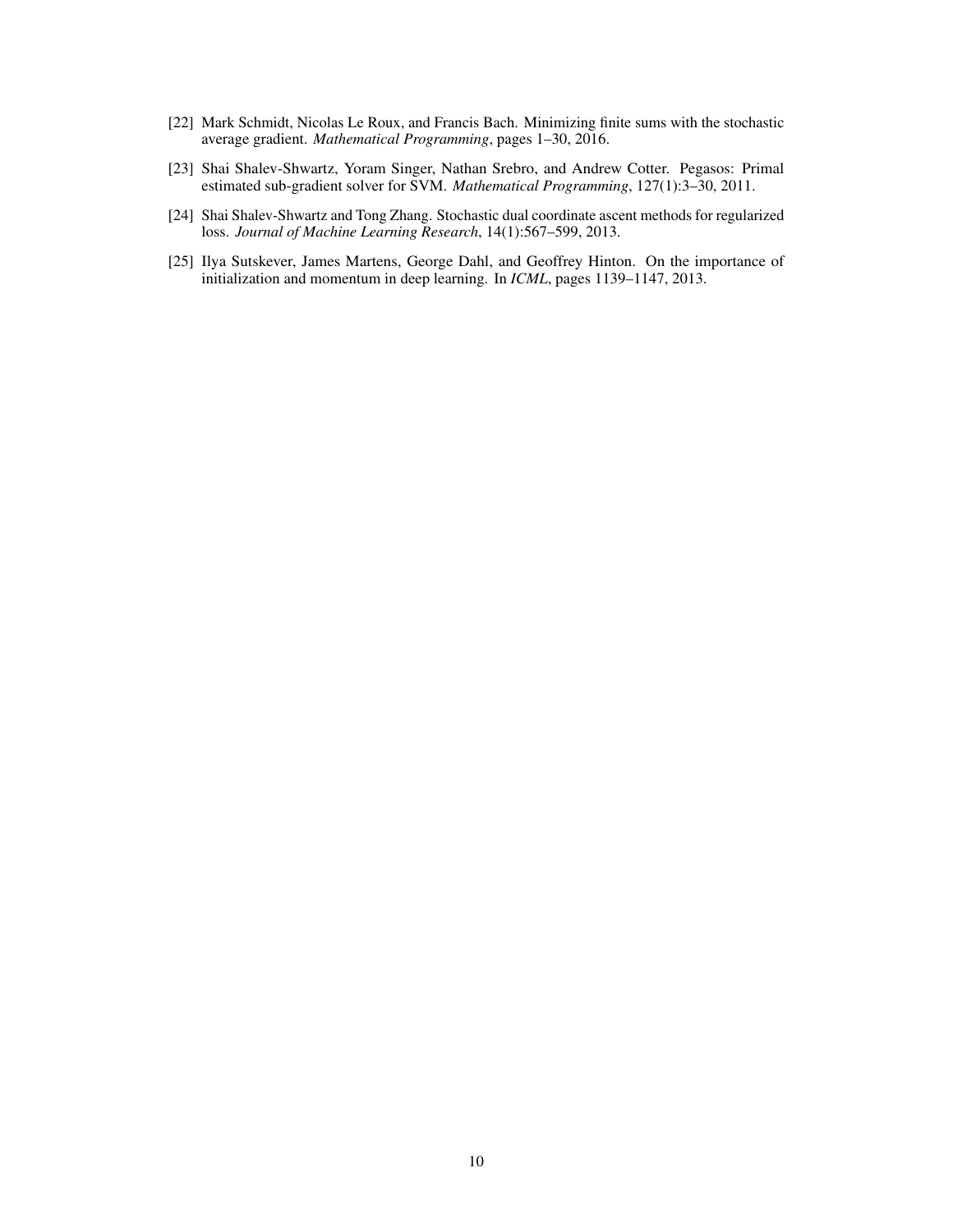# Supplementary Material

# A Technical Proofs

#### A.1 Proof of Lemma [1](#page-4-2)

By Assumption [1](#page-4-1) and  $w_{t+1} = w_t - \eta v_t$ , we have

$$
\mathbb{E}[P(w_{t+1})] \stackrel{(6)}{\leq} \mathbb{E}[P(w_t)] - \eta \mathbb{E}[\nabla P(w_t)^T v_t] + \frac{L\eta^2}{2} \mathbb{E}[\|v_t\|^2] \n= \mathbb{E}[P(w_t)] - \frac{\eta}{2} \mathbb{E}[\|\nabla P(w_t)\|^2] + \frac{\eta}{2} \mathbb{E}[\|\nabla P(w_t) - v_t\|^2] - \left(\frac{\eta}{2} - \frac{L\eta^2}{2}\right) \mathbb{E}[\|v_t\|^2],
$$

where the last equality follows from the fact  $r^T q = \frac{1}{2} \left[ ||r||^2 + ||q||^2 - ||r - q||^2 \right]$ , for any  $r, q \in \mathbb{R}^d$ . By summing over  $t = 0, \ldots, m$ , we have

$$
\mathbb{E}[P(w_{m+1})] \leq \mathbb{E}[P(w_0)] - \frac{\eta}{2} \sum_{t=0}^{m} \mathbb{E}[\|\nabla P(w_t)\|^2] + \frac{\eta}{2} \sum_{t=0}^{m} \mathbb{E}[\|\nabla P(w_t) - v_t\|^2] - \left(\frac{\eta}{2} - \frac{L\eta^2}{2}\right) \sum_{t=0}^{m} \mathbb{E}[\|v_t\|^2],
$$

which is equivalent to  $(\eta > 0)$ :

$$
\sum_{t=0}^{m} \mathbb{E}[\|\nabla P(w_t)\|^2] \leq \frac{2}{\eta} \mathbb{E}[P(w_0) - P(w_{m+1})] + \sum_{t=0}^{m} \mathbb{E}[\|\nabla P(w_t) - v_t\|^2] - (1 - L\eta) \sum_{t=0}^{m} \mathbb{E}[\|v_t\|^2]
$$
  

$$
\leq \frac{2}{\eta} [P(w_0) - P(w_*)] + \sum_{t=0}^{m} \mathbb{E}[\|\nabla P(w_t) - v_t\|^2] - (1 - L\eta) \sum_{t=0}^{m} \mathbb{E}[\|v_t\|^2],
$$

where the last inequality follows since  $w_*$  is a global minimizer of P. (Note that  $w_0$  is given.)

#### A.2 Proof of Lemma [2](#page-4-3)

Let  $\mathcal{F}_j = \sigma(w_0, i_1, i_2, \dots, i_{j-1})$  be the  $\sigma$ -algebra generated by  $w_0, i_1, i_2, \dots, i_{j-1}; \mathcal{F}_0 = \mathcal{F}_1 =$  $\sigma(w_0)$ . Note that  $\mathcal{F}_j$  also contains all the information of  $w_0, \ldots, w_j$  as well as  $v_0, \ldots, v_{j-1}$ . For  $j \geq 1$ , we have

$$
\mathbb{E}[\|\nabla P(w_j) - v_j\|^2 | \mathcal{F}_j] = \mathbb{E}[\|[\nabla P(w_{j-1}) - v_{j-1}] + [\nabla P(w_j) - \nabla P(w_{j-1})] - [v_j - v_{j-1}]\|^2 | \mathcal{F}_j]
$$
  
\n
$$
= \|\nabla P(w_{j-1}) - v_{j-1}\|^2 + \|\nabla P(w_j) - \nabla P(w_{j-1})\|^2 + \mathbb{E}[\|v_j - v_{j-1}\|^2 | \mathcal{F}_j]
$$
  
\n
$$
+ 2(\nabla P(w_{j-1}) - v_{j-1})^T (\nabla P(w_j) - \nabla P(w_{j-1}))
$$
  
\n
$$
- 2(\nabla P(w_{j-1}) - v_{j-1})^T \mathbb{E}[v_j - v_{j-1} | \mathcal{F}_j]
$$
  
\n
$$
- 2(\nabla P(w_j) - \nabla P(w_{j-1}))^T \mathbb{E}[v_j - v_{j-1} | \mathcal{F}_j]
$$
  
\n
$$
= \|\nabla P(w_{j-1}) - v_{j-1}\|^2 - \|\nabla P(w_j) - \nabla P(w_{j-1})\|^2 + \mathbb{E}[\|v_j - v_{j-1}\|^2 | \mathcal{F}_j],
$$

where the last equality follows from

$$
\mathbb{E}[v_j - v_{j-1} | \mathcal{F}_j] \stackrel{(3)}{=} \mathbb{E}\Big[\frac{1}{b} \sum_{i \in I_j} [\nabla f_i(w_j) - \nabla f_i(w_{j-1})] \Big| \mathcal{F}_j\Big]
$$
  
=  $\frac{1}{b} \cdot \frac{b}{n} \sum_{i=1}^n [\nabla f_i(w_j) - \nabla f_i(w_{j-1})] = \nabla P(w_j) - \nabla P(w_{j-1}).$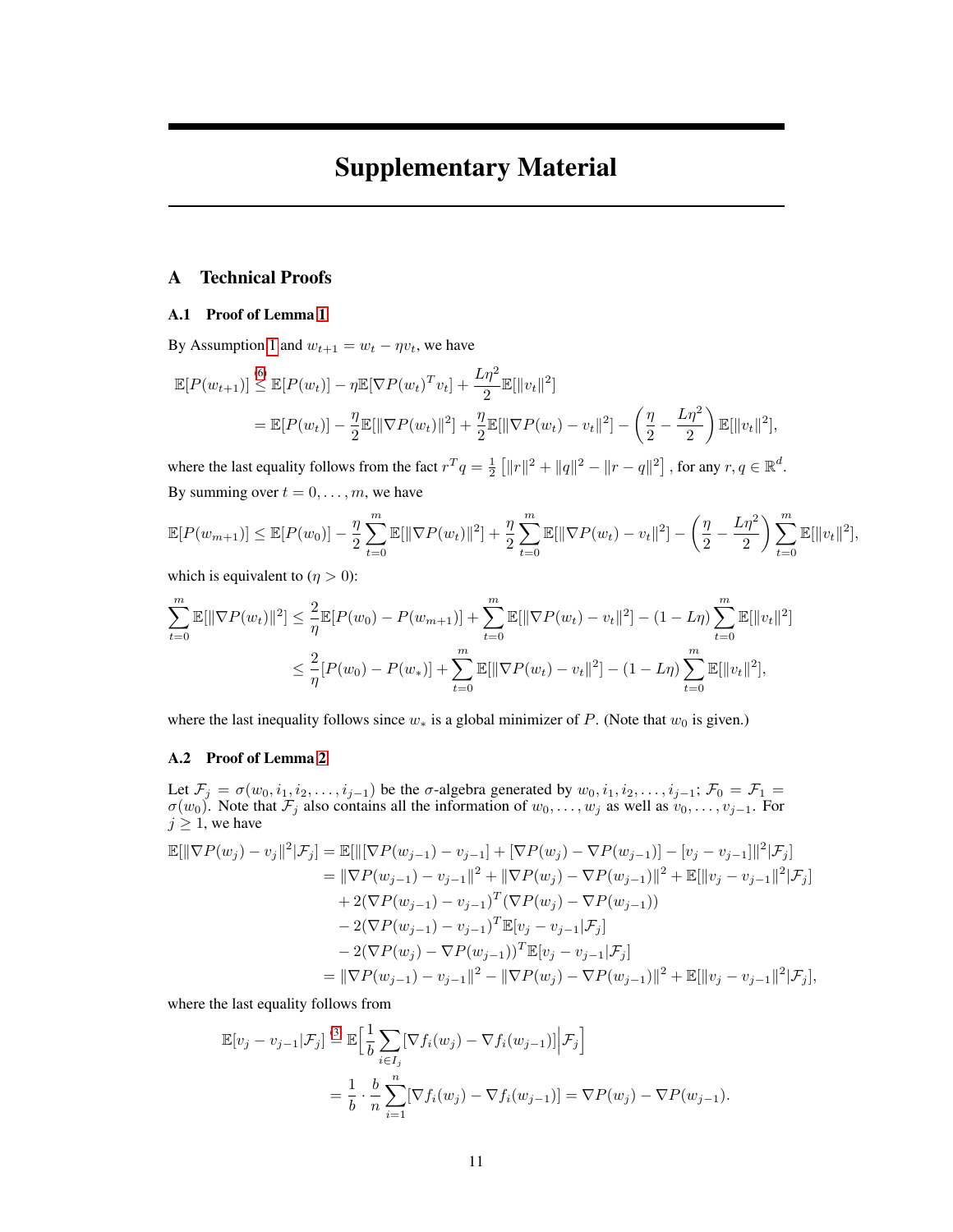By taking expectation for the above equation, we have

$$
\mathbb{E}[\|\nabla P(w_j) - v_j\|^2] = \mathbb{E}[\|\nabla P(w_{j-1}) - v_{j-1}\|^2] - \mathbb{E}[\|\nabla P(w_j) - \nabla P(w_{j-1})\|^2] + \mathbb{E}[\|v_j - v_{j-1}\|^2].
$$

Note that  $\|\nabla P(w_0) - v_0\|^2 = 0$ . By summing over  $j = 1, ..., t$   $(t \ge 1)$ , we have

$$
\mathbb{E}[\|\nabla P(w_t) - v_t\|^2] = \sum_{j=1}^t \mathbb{E}[\|v_j - v_{j-1}\|^2] - \sum_{j=1}^t \mathbb{E}[\|\nabla P(w_j) - \nabla P(w_{j-1})\|^2].
$$

# <span id="page-12-0"></span>A.3 Proof of Lemma [3](#page-4-4)

Let

$$
\xi_t = \nabla f_t(w_j) - \nabla f_t(w_{j-1}).\tag{11}
$$

We have

$$
\mathbb{E}[\|v_j - v_{j-1}\|^2 | \mathcal{F}_j] - \| \nabla P(w_j) - \nabla P(w_{j-1}) \|^2
$$
\n
$$
\stackrel{(3)}{=} \mathbb{E} \Big[ \Big\| \frac{1}{b} \sum_{i \in I_j} [\nabla f_i(w_j) - \nabla f_i(w_{j-1})] \Big\|^2 \Big\,mathcal{F}_j \Big] - \Big\| \frac{1}{n} \sum_{i=1}^n [\nabla f_i(w_j) - \nabla f_i(w_{j-1})] \Big\|^2
$$
\n
$$
\stackrel{(4)}{=} \mathbb{E} \Big[ \Big\| \frac{1}{b} \sum_{i \in I_j} \xi_i \Big\|^2 \Big\mathcal{F}_j \Big] - \Big\| \frac{1}{n} \sum_{i=1}^n \xi_i \Big\|^2
$$
\n
$$
= \frac{1}{b^2} \mathbb{E} \Big[ \sum_{i \in I_j} \sum_{k \in I_j} \xi_i^T \xi_k \Big\mathcal{F}_j \Big] - \frac{1}{n^2} \sum_{i=1}^n \sum_{k=1}^n \xi_i^T \xi_k
$$
\n
$$
= \frac{1}{b^2} \mathbb{E} \Big[ \sum_{i \neq k \in I_j} \xi_i^T \xi_k + \sum_{i \in I_j} \xi_i^T \xi_i \Big\mathcal{F}_j \Big] - \frac{1}{n^2} \sum_{i=1}^n \sum_{k=1}^n \xi_i^T \xi_k
$$
\n
$$
= \frac{1}{b^2} \Big[ \frac{b}{n} \frac{(b-1)}{(n-1)} \sum_{i \neq k} \xi_i^T \xi_k + \frac{b}{n} \sum_{i=1}^n \xi_i^T \xi_i \Big] - \frac{1}{n^2} \sum_{i=1}^n \sum_{k=1}^n \xi_i^T \xi_k
$$
\n
$$
= \frac{1}{b^2} \Big[ \frac{b}{n} \frac{(b-1)}{(n-1)} \sum_{i=1}^n \xi_i^T \xi_k + \Big( \frac{b}{n} - \frac{b}{n} \frac{(b-1)}{(n-1)} \Big) \sum_{i=1}^n \xi_i^T \xi_i \Big] - \frac{1}{n^2} \sum_{i=1}^n \xi
$$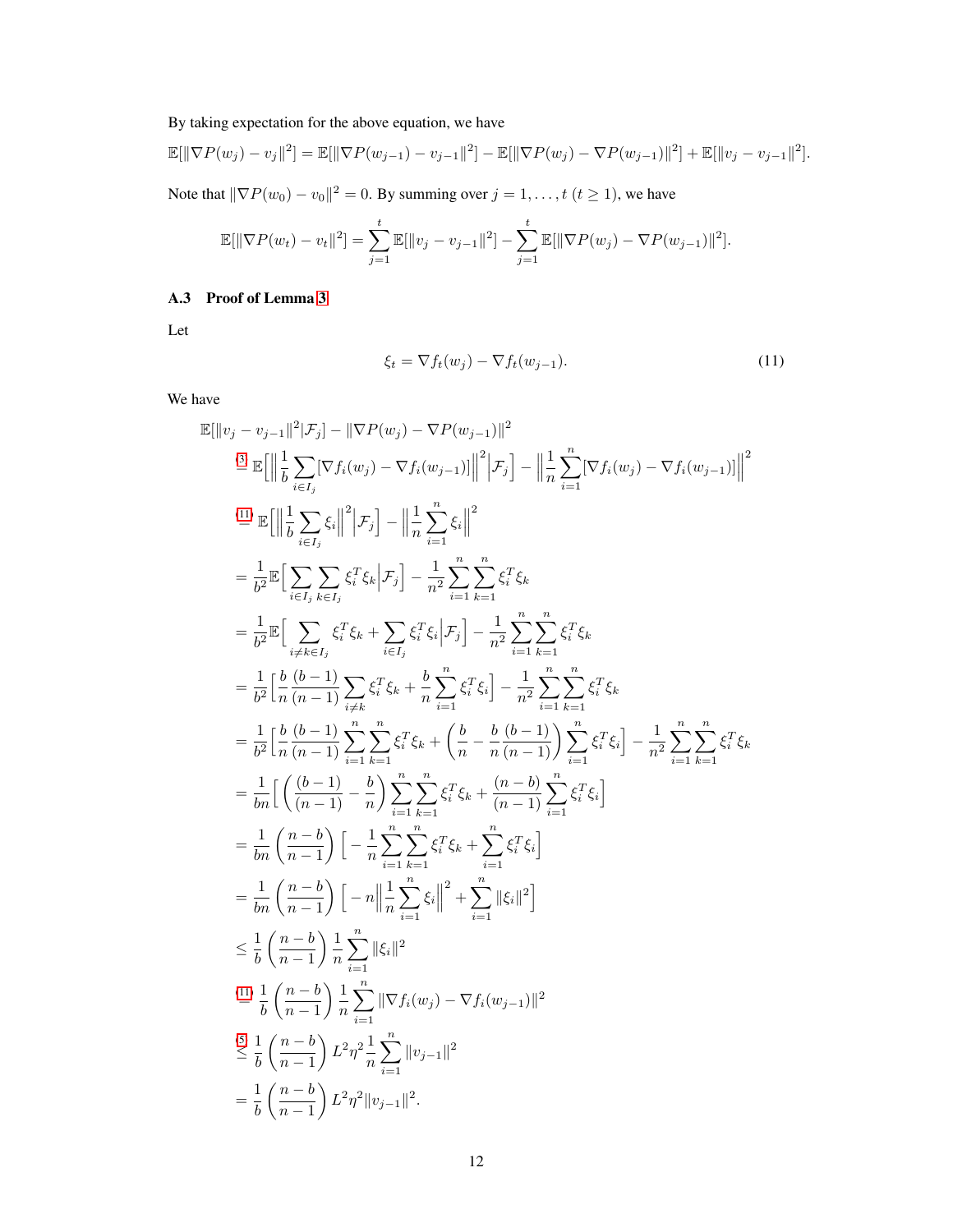Hence, by taking expectation, we have

$$
\mathbb{E}[\|v_j - v_{j-1}\|^2] - \mathbb{E}[\|\nabla P(w_j) - \nabla P(w_{j-1})\|^2] \le \frac{1}{b} \left(\frac{n-b}{n-1}\right) L^2 \eta^2 \mathbb{E}[\|v_{j-1}\|^2].
$$

By Lemma [2,](#page-4-3) for  $t \geq 1$ ,

$$
\mathbb{E}[\|\nabla P(w_t) - v_t\|^2] = \sum_{j=1}^t \mathbb{E}[\|v_j - v_{j-1}\|^2] - \sum_{j=1}^t \mathbb{E}[\|\nabla P(w_j) - \nabla P(w_{j-1})\|^2]
$$
  

$$
\leq \frac{1}{b} \left(\frac{n-b}{n-1}\right) L^2 \eta^2 \sum_{j=1}^t \mathbb{E}[\|v_{j-1}\|^2].
$$

This completes the proof.

However, the result simply follows for the case when  $b = 1$  by the alternative proof. We have

$$
||v_t - v_{t-1}||^2 \stackrel{(4)}{=} ||\nabla f_{i_t}(w_t) - \nabla f_{i_t}(w_{t-1})||^2 \stackrel{(5)}{\leq} L^2 ||w_t - w_{t-1}||^2 = L^2 \eta^2 ||v_{t-1}||^2, \ t \geq 1. \tag{12}
$$

Hence, by Lemma [2,](#page-4-3) we have

$$
\mathbb{E}[\|\nabla P(w_t) - v_t\|^2] \le \sum_{j=1}^t \mathbb{E}[\|v_j - v_{j-1}\|^2] \stackrel{(12)}{\le} L^2 \eta^2 \sum_{j=1}^t \mathbb{E}[\|v_{j-1}\|^2].
$$

## <span id="page-13-0"></span>A.4 Proof of Theorem [1](#page-4-6)

By Lemma [3,](#page-4-4) we have

$$
\mathbb{E}[\|\nabla P(w_t) - v_t\|^2] \le \frac{1}{b} \left(\frac{n-b}{n-1}\right) L^2 \eta^2 \sum_{j=1}^t \mathbb{E}[\|v_{j-1}\|^2].
$$

Note that  $\|\nabla P(w_0) - v_0\|^2 = 0$ . Hence, by summing over  $t = 0, \ldots, m$   $(m \ge 1)$ , we have

$$
\sum_{t=0}^{m} \mathbb{E} ||v_t - \nabla P(w_t)||^2 \leq \frac{1}{b} \left( \frac{n-b}{n-1} \right) L^2 \eta^2 \left[ m \mathbb{E} ||v_0||^2 + (m-1) \mathbb{E} ||v_1||^2 + \dots + \mathbb{E} ||v_{m-1}||^2 \right].
$$

We have

$$
\sum_{t=0}^{m} \mathbb{E}[\|\nabla P(w_t) - v_t\|^2] - (1 - L\eta) \sum_{t=0}^{m} \mathbb{E}[\|v_t\|^2]
$$
  
\n
$$
\leq \frac{1}{b} \left(\frac{n-b}{n-1}\right) L^2 \eta^2 \Big[m \mathbb{E} \|v_0\|^2 + (m-1) \mathbb{E} \|v_1\|^2 + \dots + \mathbb{E} \|v_{m-1}\|^2 \Big]
$$
  
\n
$$
- (1 - L\eta) \Big[\mathbb{E} \|v_0\|^2 + \mathbb{E} \|v_1\|^2 + \dots + \mathbb{E} \|v_m\|^2 \Big]
$$
  
\n
$$
\leq \Big[\frac{1}{b} \left(\frac{n-b}{n-1}\right) L^2 \eta^2 m - (1 - L\eta) \Big] \sum_{t=1}^{m} \mathbb{E}[\|v_{t-1}\|^2] \leq 0,
$$
 (13)

since

$$
\eta = \frac{2}{L\left(\sqrt{1 + \frac{4m}{b}\left(\frac{n-b}{n-1}\right)} + 1\right)}
$$

is a root of equation

$$
\frac{1}{b} \left( \frac{n-b}{n-1} \right) L^2 \eta^2 m - (1 - L\eta) = 0.
$$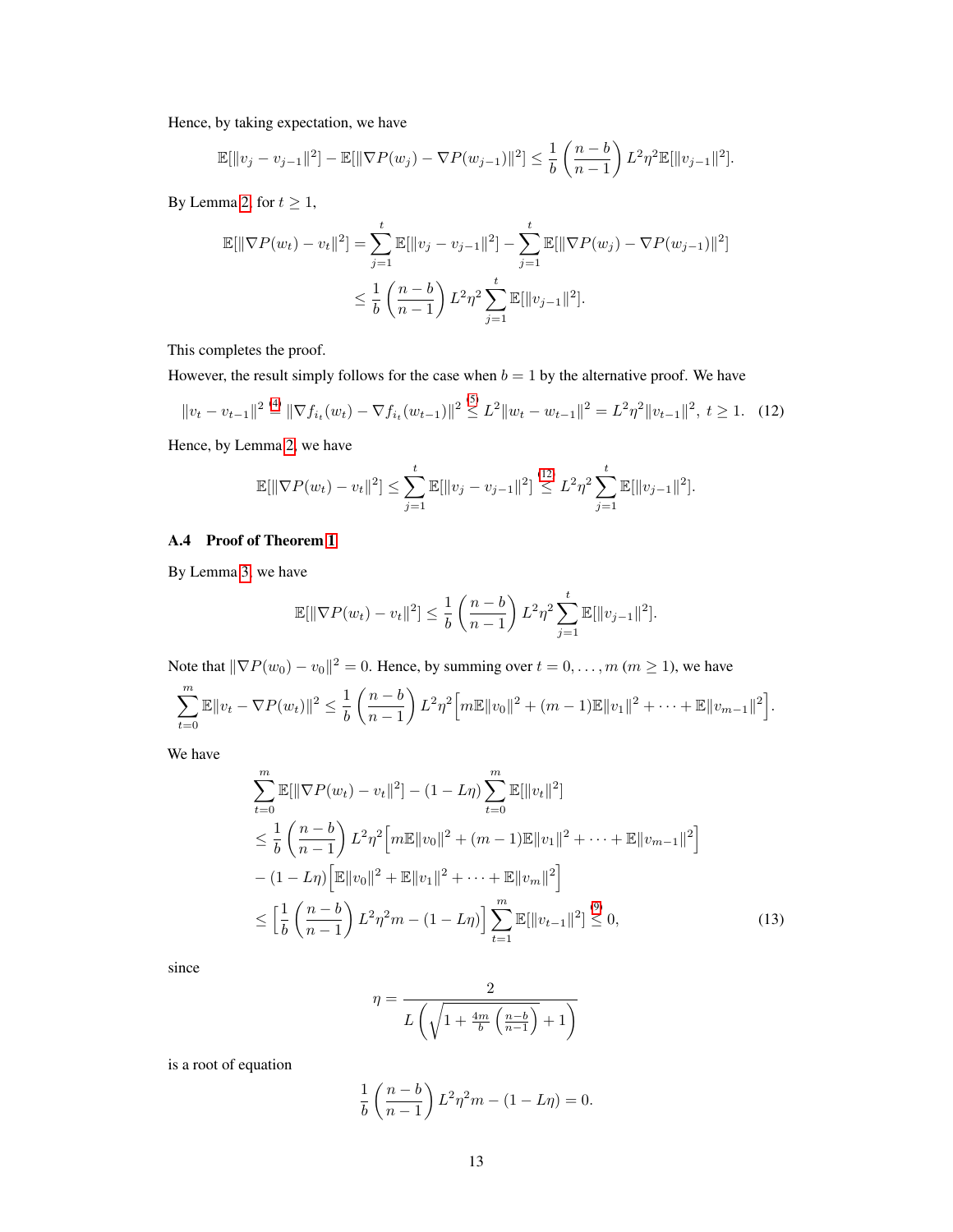Therefore, by Lemma [1,](#page-4-2) we have

$$
\sum_{t=0}^{m} \mathbb{E}[\|\nabla P(w_t)\|^2] \leq \frac{2}{\eta} [P(w_0) - P(w_*)] + \sum_{t=0}^{m} \mathbb{E}[\|\nabla P(w_t) - v_t\|^2] - (1 - L\eta) \sum_{t=0}^{m} \mathbb{E}[\|v_t\|^2]
$$
  

$$
\leq \frac{(13)}{\eta} [P(w_0) - P(w_*)].
$$

If  $\tilde{w} = w_t$ , where t is chosen uniformly at random from  $\{0, 1, \ldots, m\}$ , then

$$
\mathbb{E}[\|\nabla P(\tilde{w})\|^2] = \frac{1}{m+1} \sum_{t=0}^m \mathbb{E}[\|\nabla P(w_t)\|^2] \le \frac{2}{\eta(m+1)} [P(w_0) - P(w_*)].
$$

### A.5 Proof of Theorem [2](#page-5-0)

Note that  $\tilde{w}_s = \tilde{w}$  and  $w_0 = \tilde{w}_{s-1}$ ,  $s \ge 1$ . By Theorem [1,](#page-4-6) we have

$$
\mathbb{E}[\|\nabla P(\tilde{w}_s)\|^2 |\tilde{w}_{s-1}] = \mathbb{E}[\|\nabla P(\tilde{w})\|^2 |w_0] \le \frac{2}{\eta(m+1)} [P(w_0) - P(w_*)]
$$
  

$$
\le \frac{\binom{\tau}{2}}{\eta(m+1)} \|\nabla P(w_0)\|^2
$$
  

$$
= \frac{2\tau}{\eta(m+1)} \|\nabla P(\tilde{w}_{s-1})\|^2.
$$

Hence, taking expectation to have

$$
\mathbb{E}[\|\nabla P(\tilde{w}_s)\|^2] \le \frac{2\tau}{\eta(m+1)} \mathbb{E}[\|\nabla P(\tilde{w}_{s-1})\|^2] \le \left[\frac{2\tau}{\eta(m+1)}\right]^s \|\nabla P(\tilde{w}_0)\|^2.
$$

# B Additional Plots

**Performance on** *MNIST* with  $b = 20$  In addition to the plots in Section [5](#page-6-0) with mini-batch size  $b = 10$ , we also experimented with  $b = 20$  for *MNIST* where the other settings of the network remain the same. Similar trend can be observed for the algorithms, where SARAH+ seems to be the best in terms of sub-optimality/training loss while SVRG and SARAH follows with roughly comparable performance. The two SGD variants–AdaGrad and SGD-M exhibit a little worse performance.



Figure 5: An example of  $\ell_2$ -regularized neural nets on *MNIST* training dataset for SARAH, SARAH+, SVRG, AdaGrad and SGD-M with mini-batch size  $b = 20$ .

Sensitivity of Inner Loop Size on *CIFAR10* To validate the necessity of SARAH+, we performance sensitivity analyses for the inner loop size  $m$ , that is we show the importance of the choice of